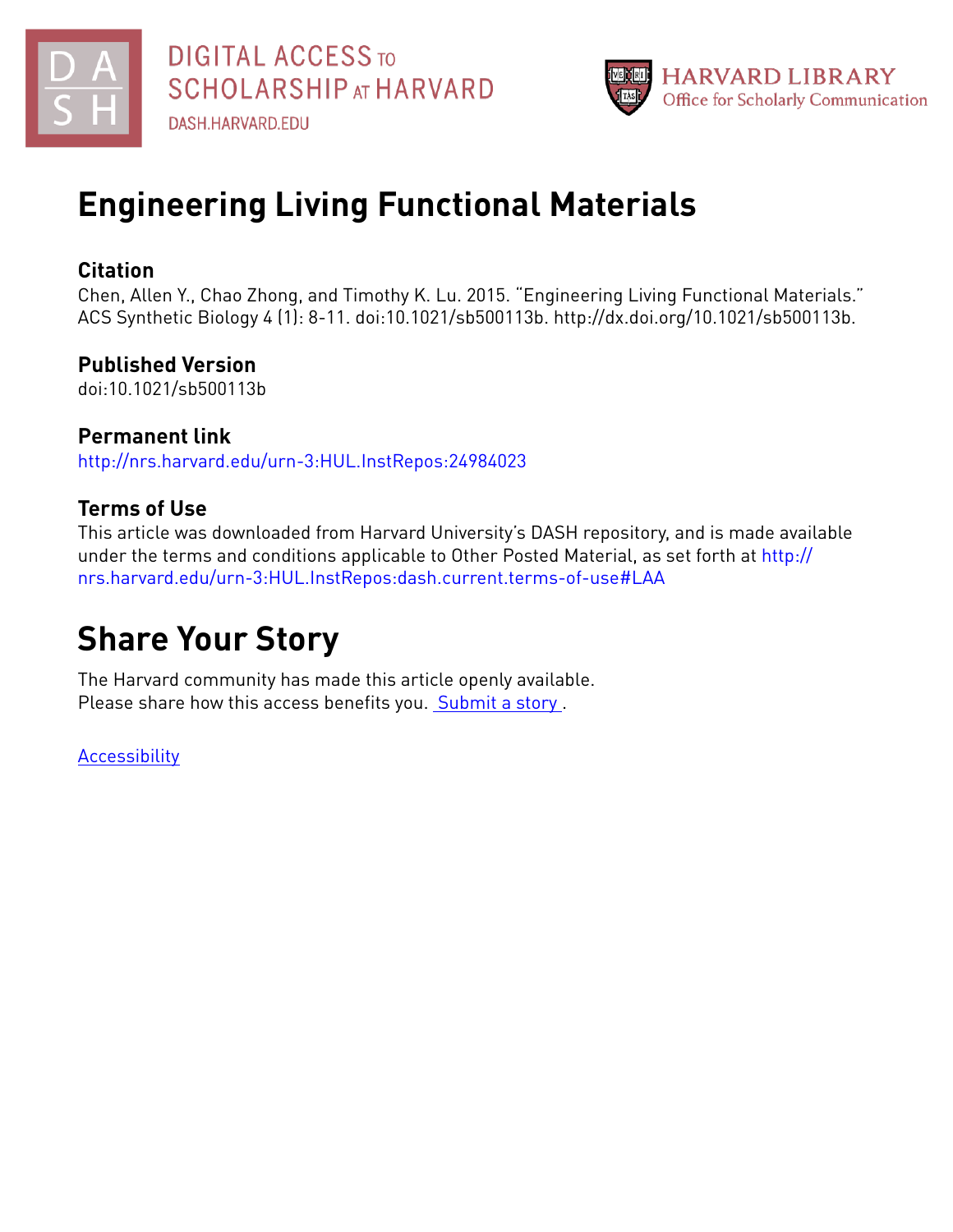# **SyntheticBiology**

# Engineering Living Functional Materials

Allen Y. Chen,†,‡,§,⊥,# Chao Zhong,‡,§,<sup>⊥</sup> and Timothy K. Lu[\\*](#page-4-0),†,‡,§,⊥,<sup>∥</sup>

† Biophysics Program, Harvard University, Cambridge, Massachusetts 02138, United States

‡Department of Electrical Engineering & Computer Science, <sup>§</sup>Department of Biological Engineering, and <sup>∥</sup>Microbiology Program, Massachusetts Institute of Technology, 77 Massachusetts Avenue, Cambridge, Massachusetts 02139, United States

<sup>⊥</sup>MIT Synthetic Biology Center, 500 Technology Square, Cambridge, Massachusetts 02139, United States

# Harvard−MIT Health Sciences and Technology, Institute for Medical Engineering and Science, 77 Massachusetts Avenue, Cambridge, Massachusetts 02139, United States

ABSTRACT: Natural materials, such as bone, integrate living cells composed of organic molecules together with inorganic components. This enables combinations of functionalities, such as mechanical strength and the ability to regenerate and remodel, which are not present in existing synthetic materials. Taking a cue from nature, we propose that engineered 'living functional materials' and 'living materials synthesis platforms' that incorporate both living systems and inorganic components could transform the performance and the manufacturing of materials. As a proof-of-concept, we recently demonstrated that synthetic gene circuits in Escherichia coli enabled biofilms to be both a functional material in its own right and a materialssynthesis platform. To demonstrate the former, we engineered E. coli biofilms into a chemical-inducer-responsive electrical



switch. To demonstrate the latter, we engineered E. coli biofilms to dynamically organize biotic-abiotic materials across multiple length scales, template gold nanorods, gold nanowires, and metal/semiconductor heterostructures, and synthesize semiconductor nanoparticles (Chen, A. Y. et al. (2014) Synthesis and patterning of tunable multiscale materials with engineered cells. Nat. Mater. 13, 515−523.). Thus, tools from synthetic biology, such as those for artificial gene regulation, can be used to engineer the spatiotemporal characteristics of living systems and to interface living systems with inorganic materials. Such hybrids can possess novel properties enabled by living cells while retaining desirable functionalities of inorganic systems. These systems, as living functional materials and as living materials foundries, would provide a radically different paradigm of materials performance and synthesis−materials possessing multifunctional, self-healing, adaptable, and evolvable properties that are created and organized in a distributed, bottom-up, autonomously assembled, and environmentally sustainable manner.

An overarching goal of synthetic biology is to design<br>biological systems for useful applications. In exploring the<br>space of possibilities, one logical approach is to consider the space of possibilities, one logical approach is to consider the characteristic properties of living systems, how they may be useful and how synthetic biology tools can engineer them. Three such properties are evolvability, self-organization, and responsiveness to environment. We propose that  $(1)$  these properties of living systems have been productively applied in synthetic biology, (2) these characteristics are useful to materials science by enabling new functionalities and synthesis capabilities, and (3) synthetic biology is well-positioned to harness these features to create novel living functional materials and materials foundries (Figure [1\)](#page-2-0).

Protein engineering and heterologous expression have allowed protein domains to be borrowed from nature and modified or fused in various combinations to generate useful products, such as soft materials. $1$  For example, pH and temperature-sensitive leucine zipper domains fused to hydrophilic domains have led to polymers that reversibly form a hydrogel in response to their environment.<sup>[2](#page-4-0)</sup> Spider silk protein has also been recombinantly expressed and spun into fibers, with processing of this aggregation-prone protein facilitated by extracellular secretion.<sup>[3](#page-4-0)</sup>

Traditionally, when engineered proteins are used as building blocks for materials, only the first step in creating the materials (i.e., heterologous expression of subunits) is performed by cells. Assembly of subunits into higher-order structures is performed in vitro after subunit purification. However, living systems are capable of much more than heterologous protein expression. As a result of advances in synthetic biology, there is the opportunity to evolve or design materials subunits and to engineer cells to assemble subunits into higher-order materials, rather than depend solely on in vitro assembly.<sup>[4](#page-4-0)</sup> Having cells perform assembly, or even be incorporated as part of the final material, would open up many new capabilities for novel materials, such as self-healing, remodeling, hierarchical organization, and other

Received: March 6, 2014 Published: January 16, 2015

Special Issue: SEED 2014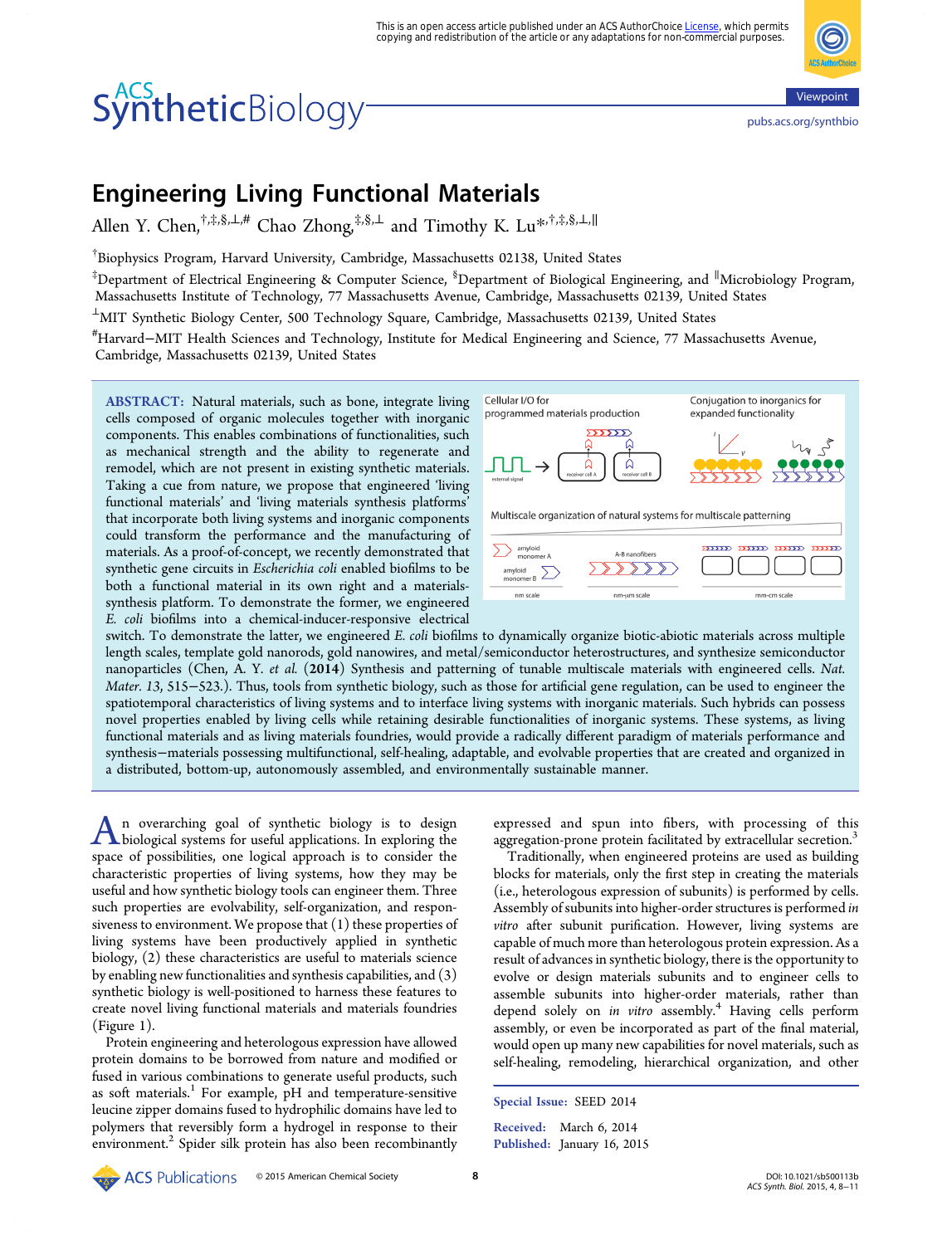<span id="page-2-0"></span>

Figure 1. Foundational properties of living systems give rise to useful properties for materials function and synthesis. Integrating nonliving and living systems enables the creation of 'living functional materials'.

properties characteristic of living systems. Furthermore, such materials could be grown in bottom-up, energy efficient processes, thus enabling distributed manufacturing. We envision that these living functional materials could revolutionize the fundamental ways in which our world makes and uses materials.

#### **EVOLVABILITY**

Living systems are able to generate heritable diversity in the form of genetic variation that manifests as phenotypes that can be acted upon by selective pressures. This property has been applied in synthetic biology to create directed evolution platforms<sup>[5](#page-4-0)</sup> that have been used to optimize metabolic pathways, create novel enzymes, and evolve protein domains with useful binding properties.

An early directed evolution platform, phage display, has proven useful to materials science as a way to select for peptides that bind and nucleate inorganic materials. This approach eventually allowed fabrication of genetically engineered batteries<sup>[6](#page-4-0)</sup> and other devices. New directed evolution platforms leveraging cells could be adapted to optimize pathways for assembling materials. Such a platform could allow tuning of not only the peptide sequence and subunit composition of materials such as collagen, polyesters, and polysaccharides but also how the subunits are assembled—an important determinant of material properties.

#### ■ SELF-ORGANIZATION

Living systems can perform impressive feats of self-organization that are hierarchical and coordinated in space and time, a prime example being embryogenesis. This property has been studied using synthetic-biology approaches, as well as applied broadly for patterning based on intercellular communication and motility,  $7,8$  $7,8$  $7,8$ for synchronization of cell populations, and for intracellular organization to achieve cell polarization.

Nature's solutions for creating hierarchal self-organized structures<sup>[9](#page-4-0)</sup> (biomolecules  $\rightarrow$  biomolecular assemblies  $\rightarrow$ organelles  $\rightarrow$  cells  $\rightarrow$  tissues  $\rightarrow$  organs  $\rightarrow$  organisms) may be mapped onto the problems that materials scientists face in fabricating multiscale patterned materials. Self-organization in biology is carried out by genetic programs and aided by physical forces; one-dimensional strings of letters in DNA, encoding genes and regulatory elements, can somehow direct the fabrication of complex three-dimensional structures in cells and organisms.

Understanding and modifying these programs through synthetic biology may allow us to harness them for making materials that assemble autonomously. Early steps have been

taken in this direction at various scales. Work in biomolecular self-assembly uses the physical components that store and carry out genetic programs to create nanoscale materials. Intricate static and dynamic structures may be precisely assembled by using DNA as a structural material as well as the carrier of instructions for its own assembly; $^{10}$  $^{10}$  $^{10}$  similar feats may be achieved with designer RNA and proteins. Self-organization at larger scales has also been harnessed to create materials, some examples being active self-assembled matter based on microtubules and  $kinesin,$ <sup>[11](#page-4-0)</sup> self-organized tissues<sup>12</sup> and organoids,<sup>[13](#page-4-0)</sup> and self-organized robot swarms<sup>[14](#page-4-0)</sup> (inspired by social insects) that create user-defined structures.

#### ■ RESPONSIVENESS TO ENVIRONMENT

Living systems sense inputs from the environment, integrate them, and respond with appropriate outputs. Environmental responsiveness is a property that is one of the building blocks of evolvability and self-organization, and is useful in its own right. The sense-and-respond property of living systems has been applied broadly in synthetic biology, $15,16$  $15,16$  $15,16$  some examples being optogenetic control of cell behavior, light-dark boundary detection, sensing-and-destruction of pathogenic microbes via detection of quorum sensing molecules, sensing-and-destruction of cancer cells via detection of microRNA signatures, sensingand-amelioration of high uric acid levels, and multicellular computation in which cells implementing simple logic gates are wired together by chemical signaling. Cells have also been incorporated into materials as sense-and-respond modules that, for example, produce urate oxidase in response to uric acid or produce insulin upon activation by light.

Living sense-and-respond systems can be useful as "smart" environmentally responsive factories for materials or "smart" environmentally responsive materials (if cells themselves are incorporated as part of the material and endow it with function). A specific example of a responsive material would be one that senses damage and autonomously self-heals. Such a system would be capable of sensing and repairing more diverse types of damage compared to current nonliving self-healing materials, which largely respond to mechanical and thermal damage with relatively simple fixes. $17$ 

#### BRIDGING THE FUNCTION GAP WITH INORGANIC **MATERIALS**

While living matter made of organic molecules offers exciting prospects for novel functional materials, it can be deficient in certain useful properties, such as the ability to conduct electrons and the ability to interact with magnetic fields. This gap can be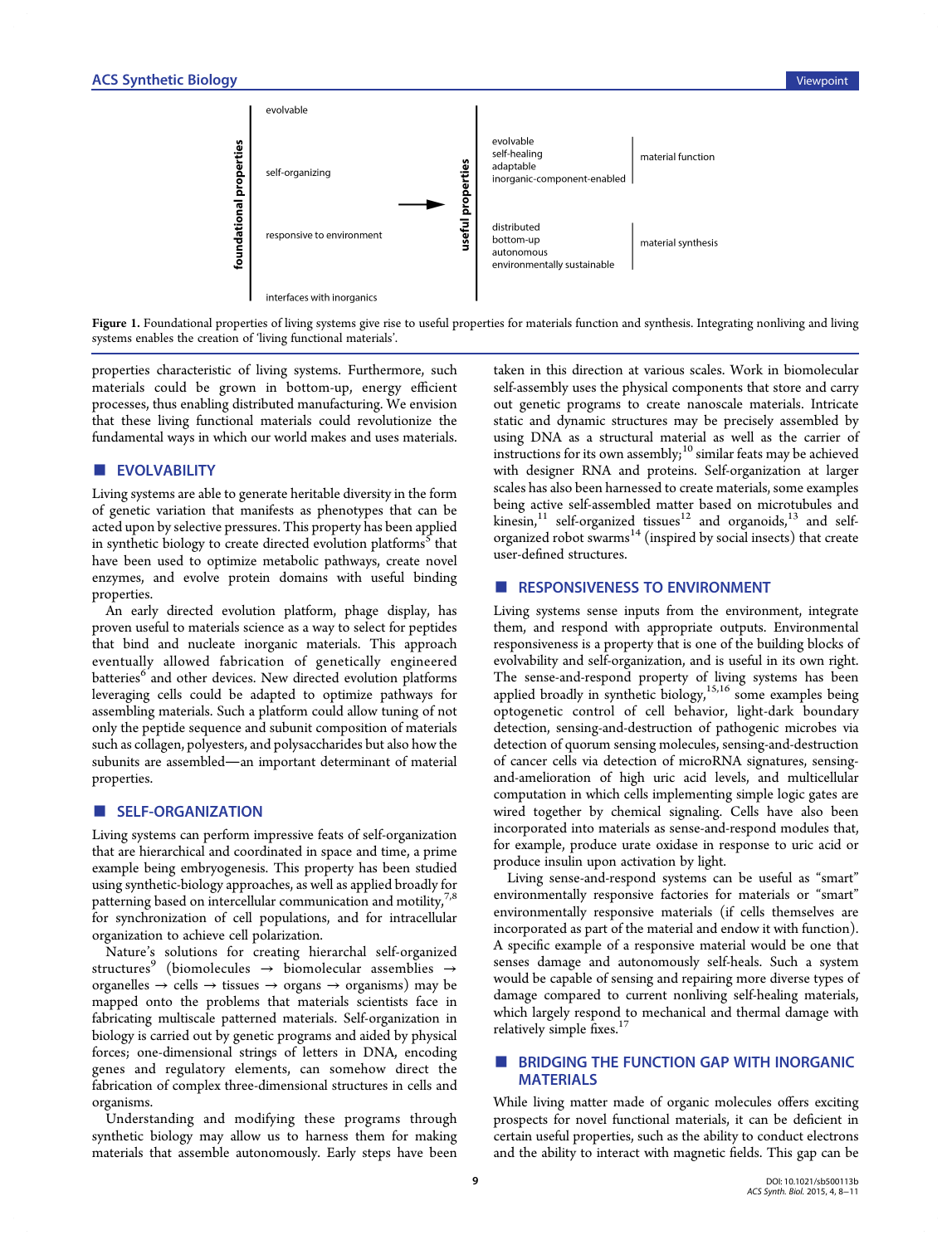

Figure 2. Living materials-synthesis platform and living functional materials based on E. coli biofilms. This strategy is able to (a) pattern materials in response to external inputs, (b) organize materials autonomously via cell-to-cell communication, (c) pattern materials across multiple length scales, (d) interface with inorganic components to enable electrical conductivity and modulated fluorescence, and (e) implement a chemically responsive electrical switch based on biofilms.

bridged by incorporating inorganic components that possess such properties, creating multifunctional materials that combine the capabilities of living systems with those of inorganic materials. An example from nature is magnetotactic bacteria, which are able to navigate magnetic field lines based on their ability to biomineralize ferromagnetic crystals and organize them into chains (magnetosome chains). In a synthetic context, interfacing biology with inorganic materials can be accomplished via biomineralization, which may be engineered with synthetic biology, or via bioconjugate chemistry. As an example of the former, gene clusters encoding the biosynthetic pathway for magnetosome chains in M. gryphiswaldense have been transferred to a foreign microbial host to form functional, heterologous magnetosomes. As an example of the latter, semiconductor devices were incorporated into the extracellular matrix of engineered tissues to give hybrid, or "cyborg" tissues.<sup>[18](#page-4-0)</sup>

#### ■ A PLATFORM FOR ENGINEERING LIVING FUNCTIONAL MATERIALS

As described above, a large body of literature has developed around engineering living systems that evolve, self-organize, and compute. A complementary literature has developed around engineering inorganic nanomaterials with diverse, tunable properties. Leveraging these capabilities, we recently presented a novel platform for integrating living cells with inorganic components into living functional materials<sup>[19](#page-4-0)</sup> (Figure 2). We engineered E. coli biofilms with artificial gene circuits to control the synthesis of extracellular curli amyloid nanofibers. These

nanofibers were functionalized with peptide domains to interface them with inorganic materials. This platform enables multiple novel materials properties derived from the combination of synthetic biology and materials science. Specifically, these engineered E. coli biofoundries can be used to manufacture materials with controllable nanoscale-to-microscale structure and composition by controlling either the timing or magnitude (e.g., frequency modulation or amplitude modulation, respectively) of external inducer inputs. Furthermore, by using cell−cell communication circuits, the synthetic biofilms generated materials whose nanoscale-to-microscale composition and structure were varied in a dynamic and autonomous fashion, with no requisite user input.

Moreover, by incorporating synthetic gene circuits with other forms of patterning, such as spatial inducer gradients and protein engineering, we were able to achieve self-organization of materials across multiple length scales with biofilms. The ability to hierarchically organize materials across multiple length scales is a major challenge for materials science but is one that can be readily addressed with biological systems. Specifically, by combining synthetic gene circuits with spatial inducer gradients to control curli nanofiber production, engineered biofilms were able to implement nanoscale-to-millimeter-scale patterning. By integrating synthetic gene circuits with protein engineering of the curli amyloid subunits themselves, the artificial biofilms were able to more finely control the nanoscale-to-microscale patterning of the curli nanofibers. With further integration of top-down patterning strategies (such as inputs of patterned light or 3D